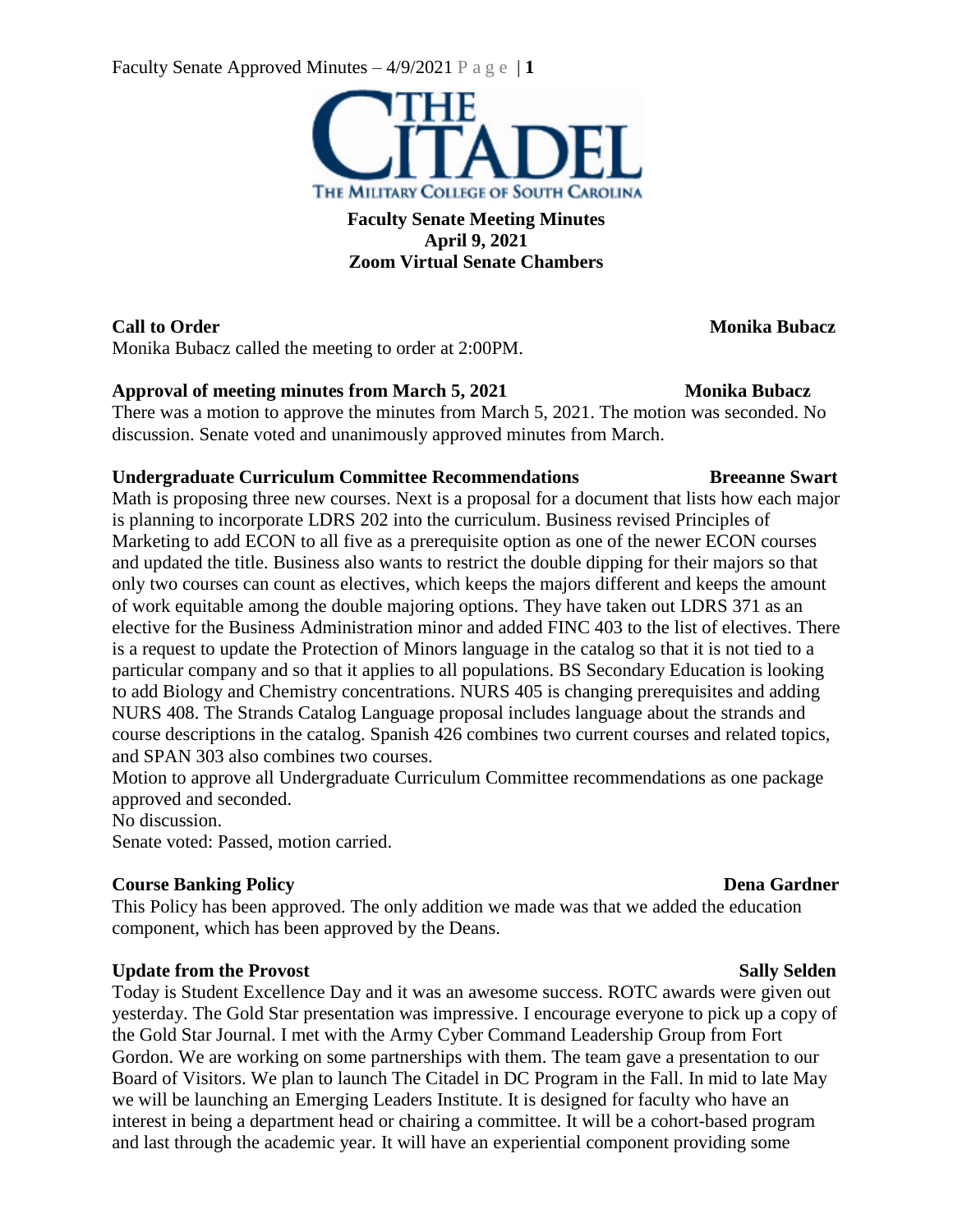### Faculty Senate Approved Minutes  $-4/9/2021$  P a g e  $|2$

leadership opportunities for faculty that have an interest in academic leadership long term. I have met with Dr. Jaye Goosby Smith to discuss her position and what she has been doing in that role. We talked about the Truth, Racial Healing and Transformation Center. Tessa Updike will be directing that Center on campus. I have met with Shawn Edwards who is our Chief Diversity Officer and talked about expanding her role enterprise wide. I have yet to meet with Robert Pickering but these three positions encompass our Diversity, Equity and Inclusion Leadership team. Shawn Edwards' role may expand and she may be sitting on the President's cabinet. Our COVID-19 Task Force continues to meet. As of right now, CDC Guidelines have not changed, but we are hoping to return to more normal operations. We have a large percentage of faculty and staff that have been vaccinated and a number of cadets have also been vaccinated. I am planning on having a Faculty Town Hall meeting before the end of the semester to discuss what Fall might look like. We are advocating strongly that everyone on campus be vaccinated.

### Summer School update from Dr. Brennan-

We had about the same Summer School pool that we had last year. Enrollment will be flat. Our Corps is about 100 students smaller. COVID-19 pushed attrition higher than in the last few years, but we do have more graduate students. Advising is going on and it is important to reiterate that the Corps is required to pay their bill on time and register for Fall during this window in April so that they don't get put on the Barracks waitlist. For Summer School, we will be following all normal protocols that we have followed since last Fall. We will be supported by Captain Jeff Lamberson and his team with the cleaning protocols. As the Summer School representative for the Provost, I will be partnering for all students, regardless of what kind they are with our COVID-19 tracking. Aside from this, I am also helping with CSI, along with Chris Fudge and Melinda Norris. We are expecting about 350 students this year and it runs from July 12-August 3. Our goal is to not turn anyone away. We are down a bit in applications for Fall. We started about 15% down but we have been sitting at about 4% since December. Our Admit rate is up and we have a very strong GPA. In regards to diversity of this incoming class, we are at about 30% deposits from students of color and 15-18% from women. We have not changed our Admission Standards.

Title IX Update from Valerie Mercado-

This past year the Title IX Final Rule was adopted on August 14. There are some elements that greatly impact faculty and staff and how you may support and serve the students involved in these cases. PowerPoint slides of all changes were screen shared.

Dr. Selden left the meeting after introducing Captain Lamberson.

Capers Update from Captain Jeff Lamberson-

With the new Capers building going up, we will lose 121 parking spaces. We will see the most changes in the months of May, June and July. Right after graduation, everyone will start moving out of Capers. Thompson Turner will be our contractor. Fences will be going up in June around the site and in July the demolition will begin. PowerPoint of road closures, new parking area options, and construction plans screen shared.

### **Tobacco Policy Update Joelle Neulander**

The Tobacco Policy Committee had a meeting on Tuesday. The majority of the committee did not want to change the policy from what it is now, but the policy is going to change. In the Fall, we are no longer going to be a Tobacco Free Campus. Cadets over 21 and over will be allowed